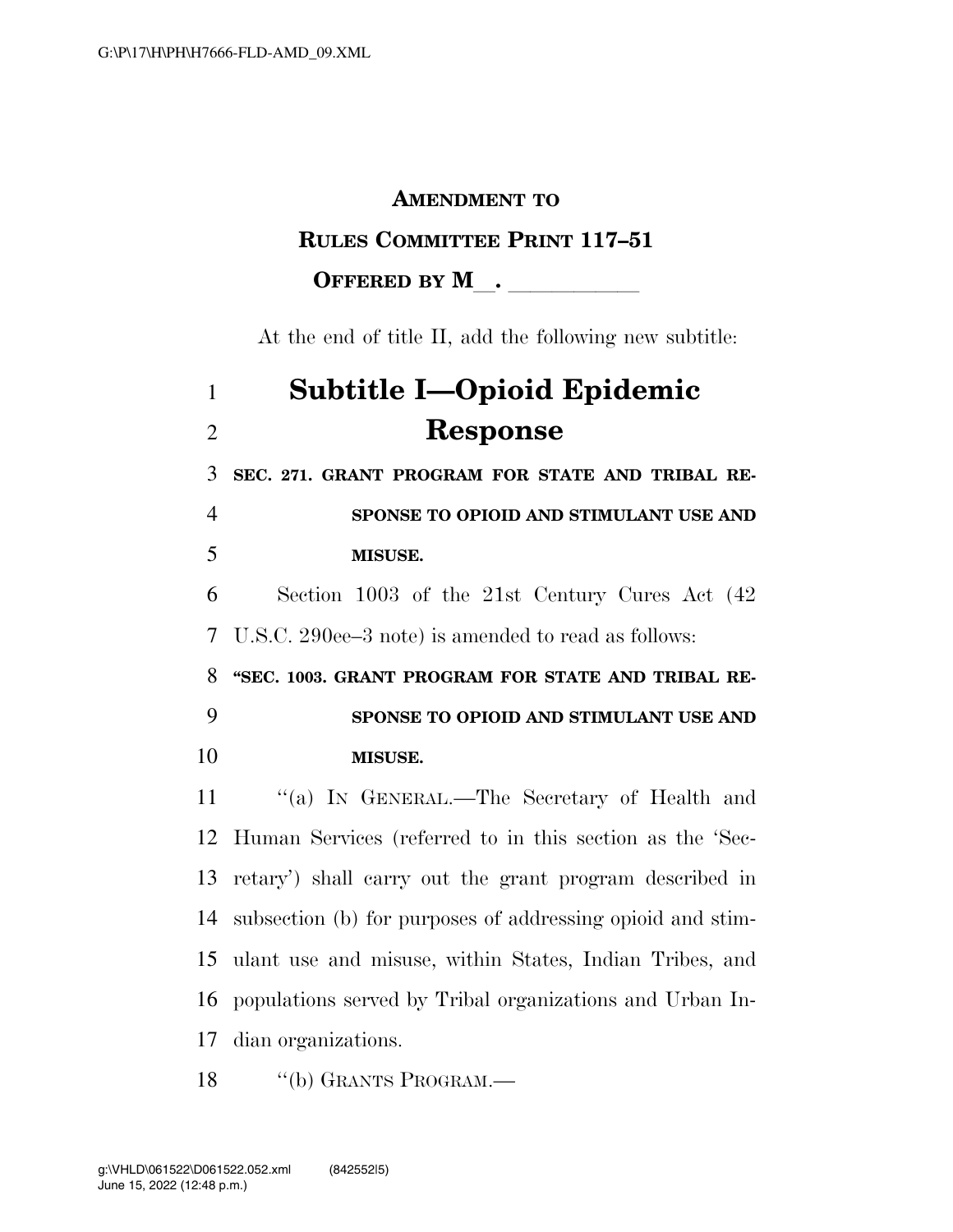| $\mathbf{1}$     | " $(1)$ IN GENERAL.—Subject to the availability      |
|------------------|------------------------------------------------------|
| $\overline{2}$   | of appropriations, the Secretary shall award grants  |
| 3                | to States, Indian Tribes, Tribal organizations, and  |
| $\overline{4}$   | Urban Indian organizations for the purpose of ad-    |
| 5                | dressing opioid and stimulant use and misuse, within |
| 6                | such States, such Indian Tribes, and populations     |
| 7                | served by such Tribal organizations and Urban In-    |
| 8                | dian organizations, in accordance with paragraph     |
| 9                | (2).                                                 |
| 10               | "(2) MINIMUM ALLOCATIONS; PREFERENCE.                |
| 11               | In determining grant amounts for each recipient of   |
| 12               | a grant under paragraph (1), the Secretary shall—    |
| 13               | "(A) ensure that each State receives not             |
| 14               | less than $$4,000,000;$ and                          |
| 15               | "(B) give preference to States, Indian               |
| 16               | Tribes, Tribal organizations, and Urban Indian       |
| 17               | organizations whose populations have an inci-        |
| 18               | dence or prevalence of opioid use disorders or       |
| 19               | stimulant use or misuse that is substantially        |
| 20               | higher relative to the populations of other          |
| 21               | States, other Indian Tribes, Tribal organiza-        |
| 22               | tions, or Urban Indian organizations, as appli-      |
| 23               | cable.                                               |
| $\sim$ $\lambda$ |                                                      |

24 "(3) FORMULA METHODOLOGY.—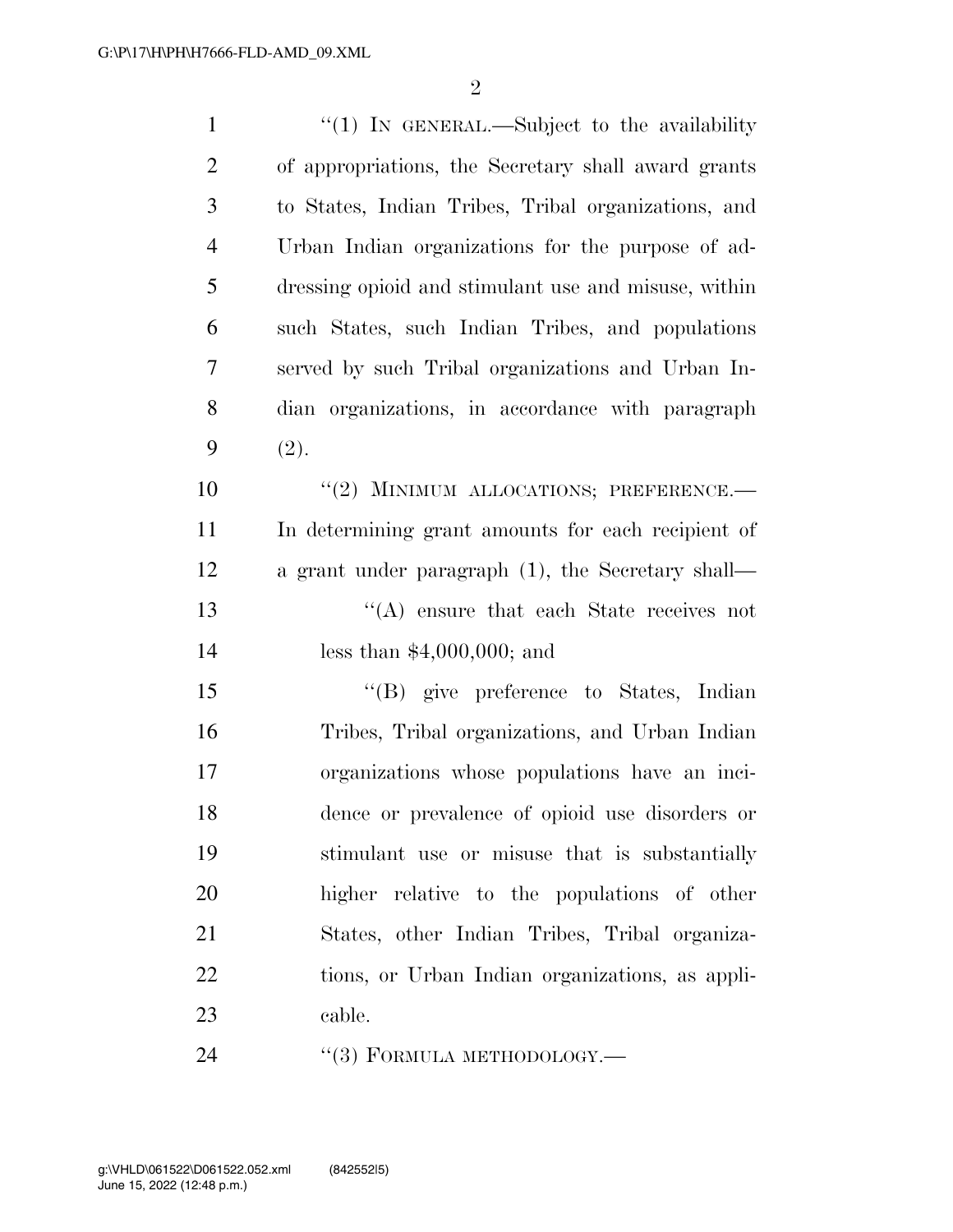| $\mathbf{1}$   | "(A) IN GENERAL.—Before publishing a             |
|----------------|--------------------------------------------------|
| $\overline{2}$ | funding opportunity announcement with respect    |
| 3              | to grants under this section, the Secretary      |
| $\overline{4}$ | shall—                                           |
| 5              | "(i) develop a formula methodology to            |
| 6              | followed in allocating grant funds<br>be         |
| 7              | awarded under this section among grant-          |
| 8              | ees, which includes performance assess-          |
| 9              | ments for continuation awards; and               |
| 10             | "(ii) not later than 30 days after de-           |
| 11             | veloping the formula methodology under           |
| 12             | clause (i), submit the formula methodology       |
| 13             | $to-$                                            |
| 14             | $\lq\lq$ (I) the Committee on Energy             |
| 15             | and Commerce and the Committee on                |
| 16             | Appropriations of the House of Rep-              |
| 17             | resentatives; and                                |
| 18             | $\lq\lq$ (II) the Committee on Health,           |
| 19             | Education, Labor, and Pensions and               |
| 20             | the Committee on Appropriations of               |
| 21             | the Senate.                                      |
| 22             | "(B) REPORT.—Not later than two years            |
| 23             | after the date of the enactment of the Restoring |
| 24             | Hope for Mental Health and Well-Being Act of     |
| 25             | 2022, the Comptroller General of the United      |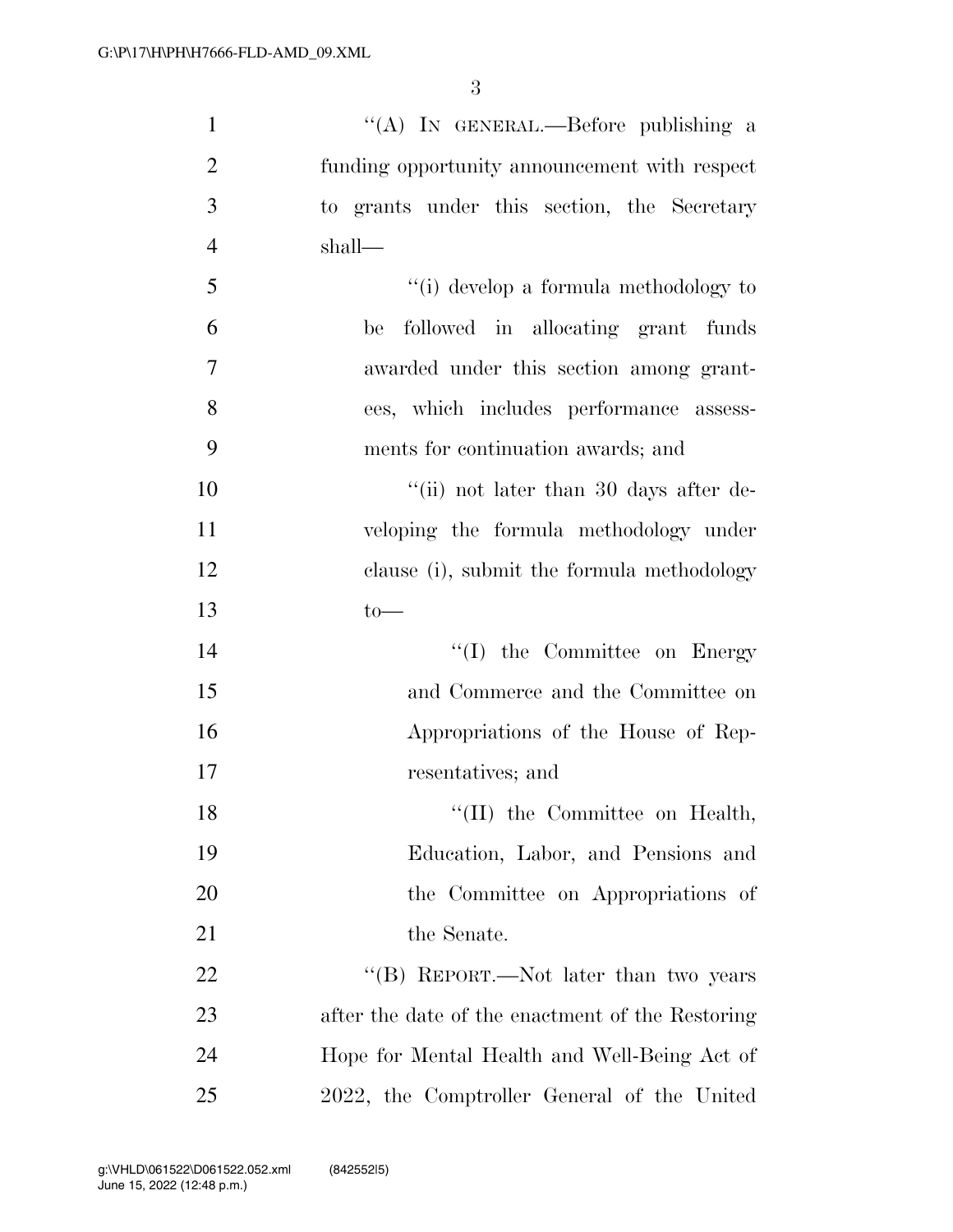| $\mathbf{1}$   | States shall submit to the Committee on                |
|----------------|--------------------------------------------------------|
| $\overline{2}$ | Health, Education, Labor, and Pensions of the          |
| 3              | Senate and the Committee on Energy and Com-            |
| $\overline{4}$ | merce of the House of Representatives a report         |
| 5              | $that-$                                                |
| 6              | "(i) assesses how grant funding is al-                 |
| $\tau$         | located to States under this section and               |
| 8              | how such allocations have changed over                 |
| 9              | time;                                                  |
| 10             | "(ii) assesses how any changes in                      |
| 11             | funding under this section have affected               |
| 12             | the efforts of States to address opioid or             |
| 13             | stimulant use or misuse; and                           |
| 14             | "(iii) assesses the use of funding pro-                |
| 15             | vided through the grant program under                  |
| 16             | this section and other similar grant pro-              |
| 17             | grams administered by the Substance                    |
| 18             | Abuse and Mental Health Services Admin-                |
| 19             | istration.                                             |
| 20             | "(4) USE OF FUNDS.—Grants awarded under                |
| 21             | this subsection shall be used for carrying out activi- |
| 22             | ties that supplement activities pertaining to opioid   |
| 23             | and stimulant use and misuse, undertaken by the        |
| 24             | State agency responsible for administering the sub-    |
| 25             | stance abuse prevention and treatment block grant      |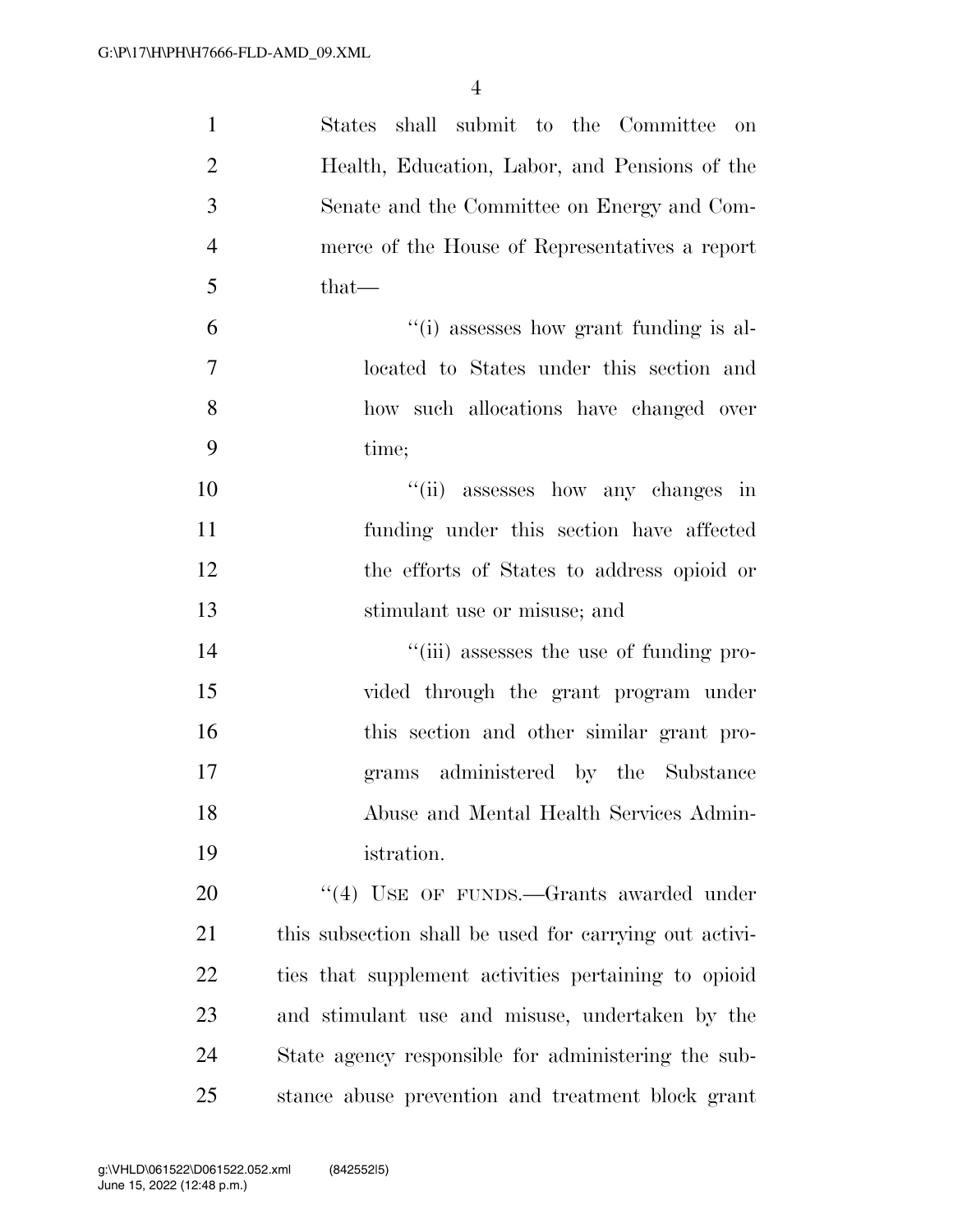| $\mathbf{1}$   | under subpart II of part B of title XIX of the Public              |
|----------------|--------------------------------------------------------------------|
| $\overline{2}$ | Health Service Act $(42 \text{ U.S.C. } 300x-21 \text{ et seq.}),$ |
| 3              | which may include public health-related activities                 |
| $\overline{4}$ | such as the following:                                             |
| 5              | "(A) Implementing prevention activities,                           |
| 6              | and evaluating such activities to identify effec-                  |
| 7              | tive strategies to prevent substance use dis-                      |
| 8              | orders.                                                            |
| 9              | "(B) Establishing or improving prescrip-                           |
| 10             | tion drug monitoring programs.                                     |
| 11             | "(C) Training for health care practitioners,                       |
| 12             | such as best practices for prescribing opioids,                    |
| 13             | pain management, recognizing potential cases                       |
| 14             | of substance use disorders, referral of patients                   |
| 15             | to treatment programs, preventing diversion of                     |
| 16             | controlled substances, and overdose prevention.                    |
| 17             | "(D) Supporting access to health care                              |
| 18             | services, including-                                               |
| 19             | "(i) services provided by federally cer-                           |
| 20             | tified opioid treatment programs;                                  |
| 21             | "(ii) outpatient and residential sub-                              |
| 22             | stance use disorder treatment services that                        |
| 23             | utilize medication-assisted treatment, as                          |
| 24             | appropriate; or                                                    |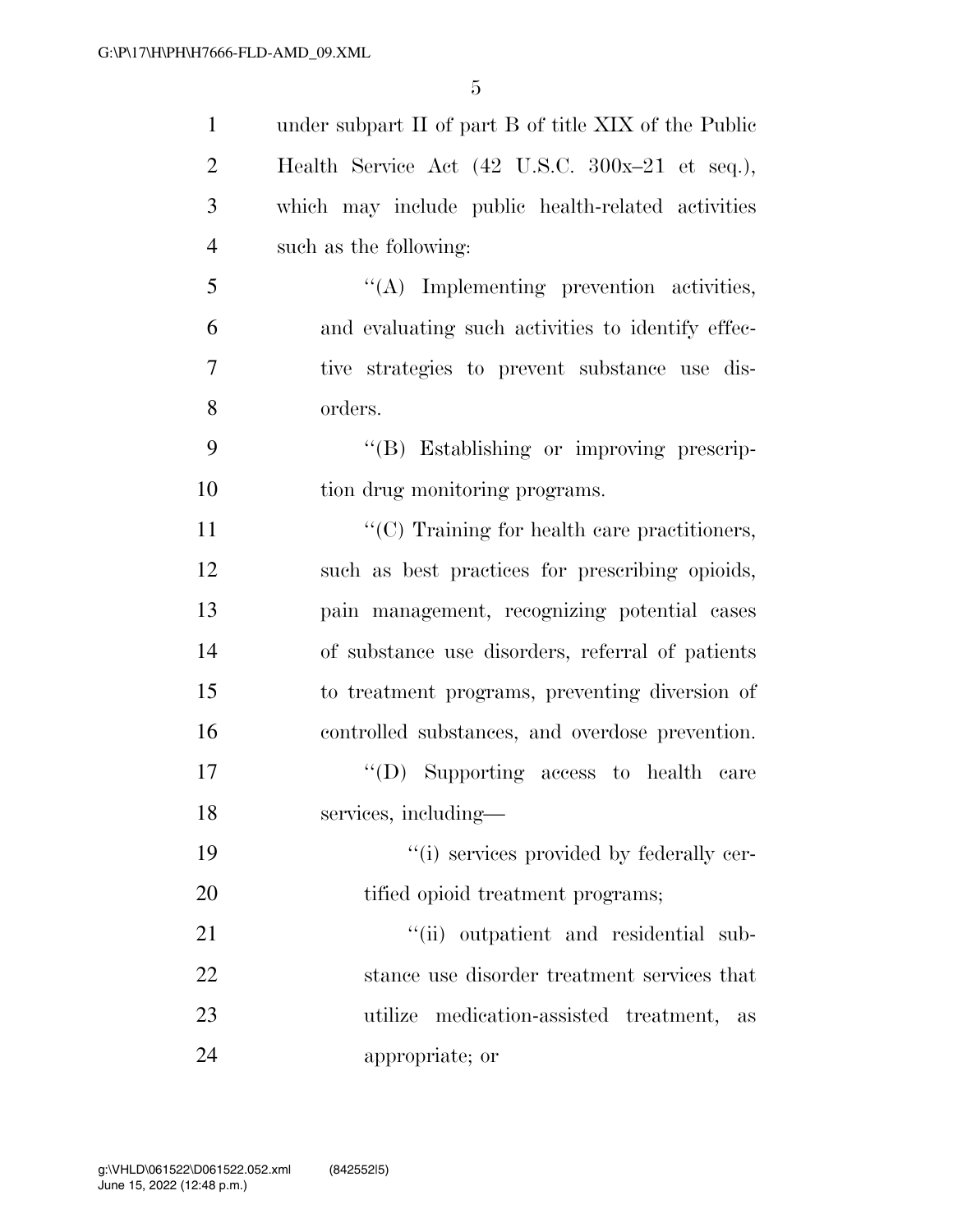| $\mathbf{1}$   | "(iii) other appropriate health care                        |
|----------------|-------------------------------------------------------------|
| $\overline{2}$ | providers to treat substance use disorders.                 |
| 3              | "(E) Recovery support services, includ-                     |
| $\overline{4}$ | $ing$ —                                                     |
| 5              | "(i) community-based services that in-                      |
| 6              | clude peer supports;                                        |
| $\overline{7}$ | "(ii) mutual aid recovery programs                          |
| 8              | that support medication-assisted treat-                     |
| 9              | ment; or                                                    |
| 10             | "(iii) services to address housing                          |
| 11             | needs and family issues.                                    |
| 12             | $\lq\lq(F)$ Other public health-related activities,         |
| 13             | as the State, Indian Tribe, Tribal organization,            |
| 14             | or Urban Indian organization determines appro-              |
| 15             | priate, related to addressing substance use dis-            |
| 16             | orders within the State, Indian Tribe, Tribal or-           |
| 17             | ganization, or Urban Indian organization, in-               |
| 18             | cluding directing resources in accordance with              |
| 19             | local needs related to substance use disorders.             |
| 20             | "(c) ACCOUNTABILITY AND OVERSIGHT.—A State re-              |
| 21             | ceiving a grant under subsection (b) shall include in re-   |
| 22             | porting related to substance use disorders submitted to the |
| 23             | Secretary pursuant to section 1942 of the Public Health     |
| 24             | Service Act (42 U.S.C. 300x-52), a description of-          |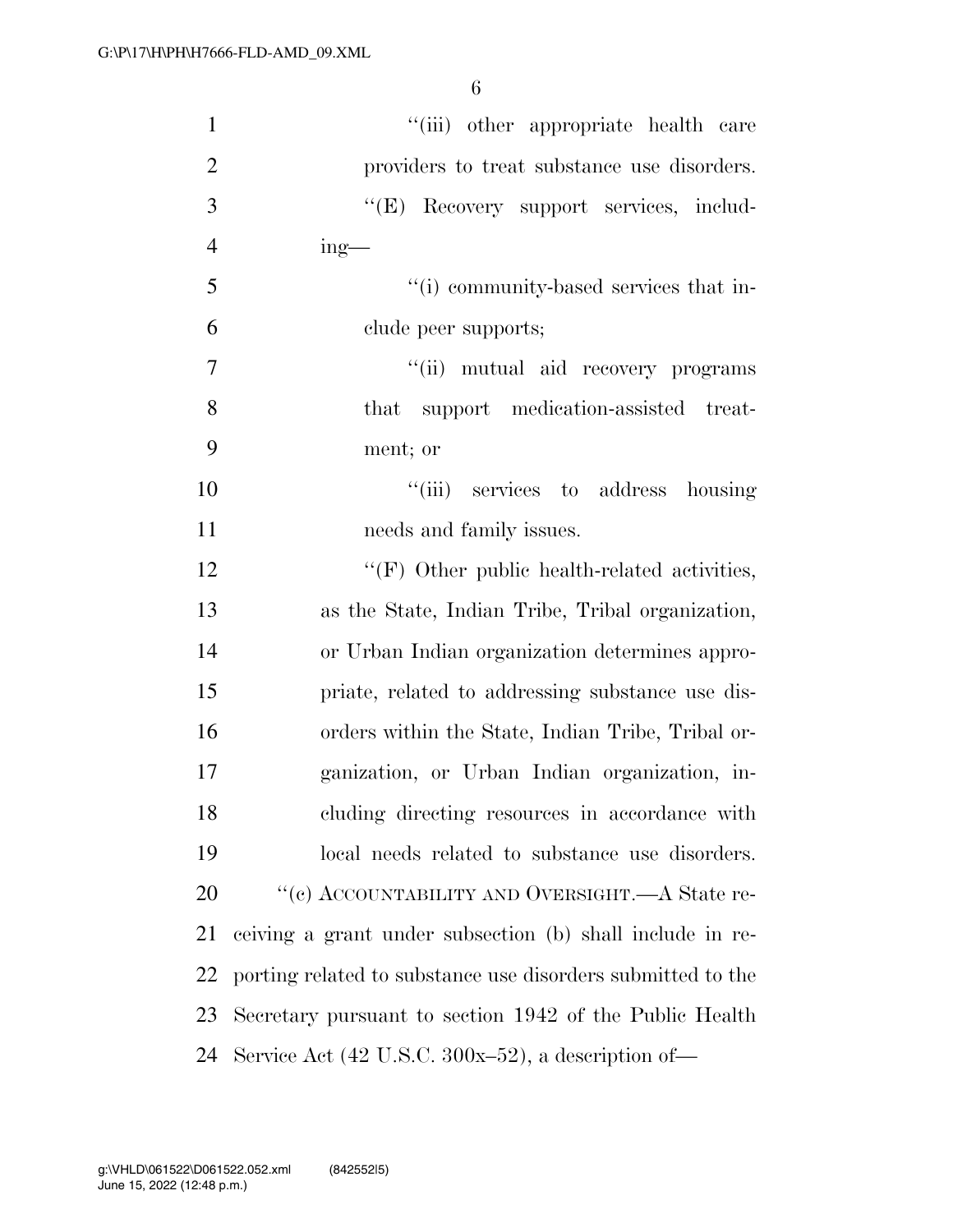| $\mathbf{1}$   | $\lq(1)$ the purposes for which the grant funds re-            |
|----------------|----------------------------------------------------------------|
| $\overline{2}$ | ceived by the State under such subsection for the              |
| 3              | preceding fiscal year were expended and a descrip-             |
| $\overline{4}$ | tion of the activities of the State under the grant;           |
| 5              | $\lq(2)$ the ultimate recipients of amounts pro-               |
| 6              | vided to the State; and                                        |
| 7              | $\cdot\cdot\cdot(3)$ the number of individuals served through  |
| 8              | the grant.                                                     |
| 9              | "(d) LIMITATIONS.—Any funds made available pur-                |
| 10             | suant to subsection $(i)$ —                                    |
| 11             | $\lq(1)$ shall not be used for any purpose other               |
| 12             | than the grant program under subsection (b); and               |
| 13             | $\cdot\cdot\cdot(2)$ shall be subject to the same requirements |
| 14             | as substance use disorders prevention and treatment            |
| 15             | programs under titles V and XIX of the Public                  |
| 16             | Health Service Act (42 U.S.C. 290aa et seq., 300w              |
| 17             | $et seq.$ ).                                                   |
| 18             | "(e) INDIAN TRIBES, TRIBAL ORGANIZATIONS, AND                  |
| 19             | URBAN INDIAN ORGANIZATIONS.—The Secretary, in con-             |
| 20             | sultation with Indian Tribes, Tribal organizations, and        |
| 21             | Urban Indian organizations, shall identify and establish       |
| 22             | appropriate mechanisms for Indian Tribes, Tribal organi-       |
| 23             | zations, and Urban Indian organizations to demonstrate         |
| 24             | or report the information as required under subsections        |
| 25             | $(b)$ , $(c)$ , and $(d)$ .                                    |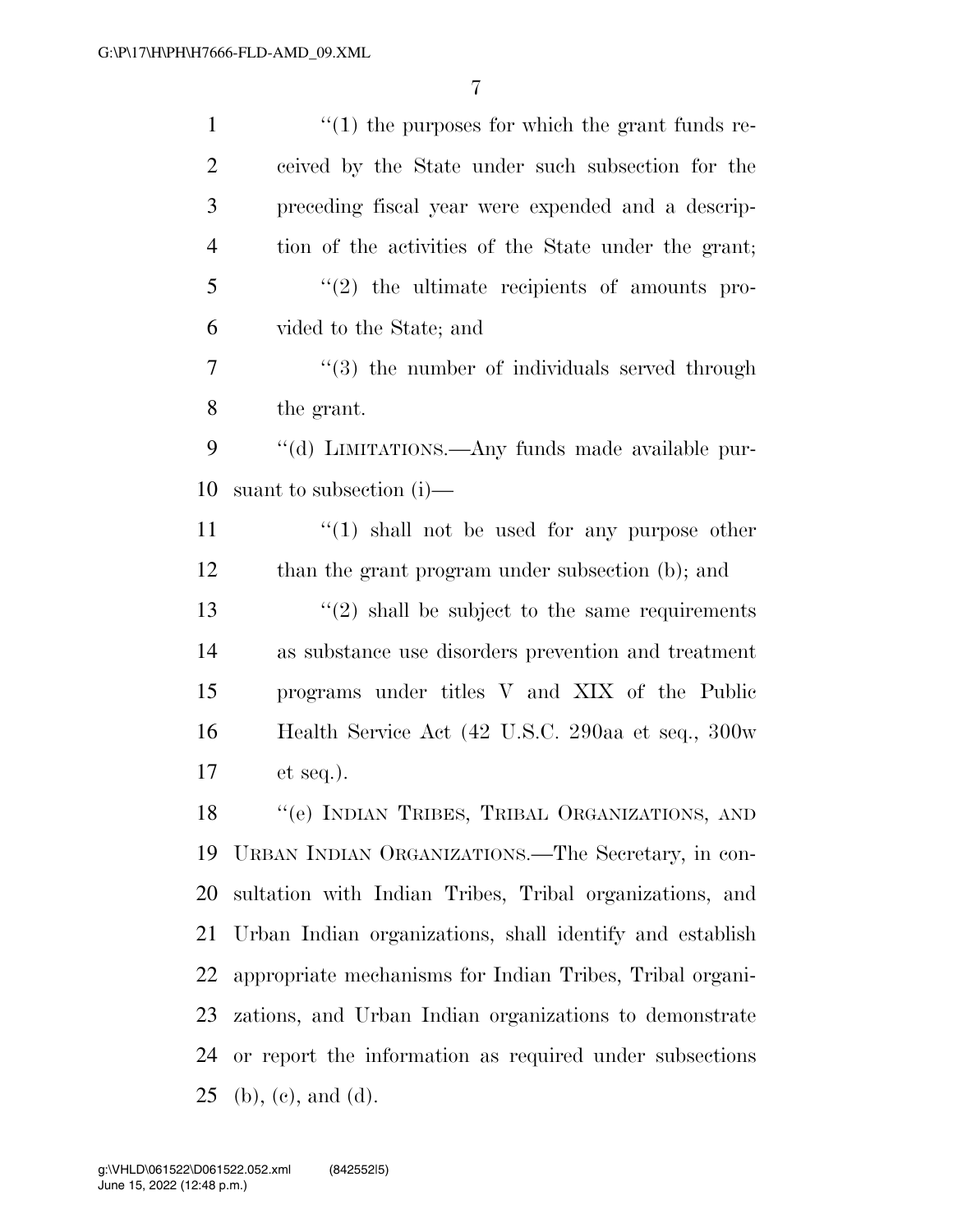''(f) REPORT TO CONGRESS.—Not later than Sep- tember 30, 2024, and biennially thereafter, the Secretary shall submit to the Committee on Health, Education, Labor, and Pensions of the Senate and the Committee on Energy and Commerce of the House of Representatives, and the Committees on Appropriations of the House of Representatives and the Senate, a report that includes a summary of the information provided to the Secretary in reports made pursuant to subsections (c) and (e), includ-ing—

11  $\frac{1}{2}$   $\frac{1}{2}$  the purposes for which grant funds are awarded under this section;

 ''(2) the activities of the grant recipients; and 14 ''(3) for each State, Indian Tribe, Tribal orga- nization, and Urban Indian organization that re- ceives a grant under this section, the funding level provided to such recipient.

 ''(g) TECHNICAL ASSISTANCE.—The Secretary, in- cluding through the Tribal Training and Technical Assist- ance Center of the Substance Abuse and Mental Health Services Administration, shall provide States, Indian Tribes, Tribal organizations, and Urban Indian organiza- tions, as applicable, with technical assistance concerning grant application and submission procedures under this section, award management activities, and enhancing out-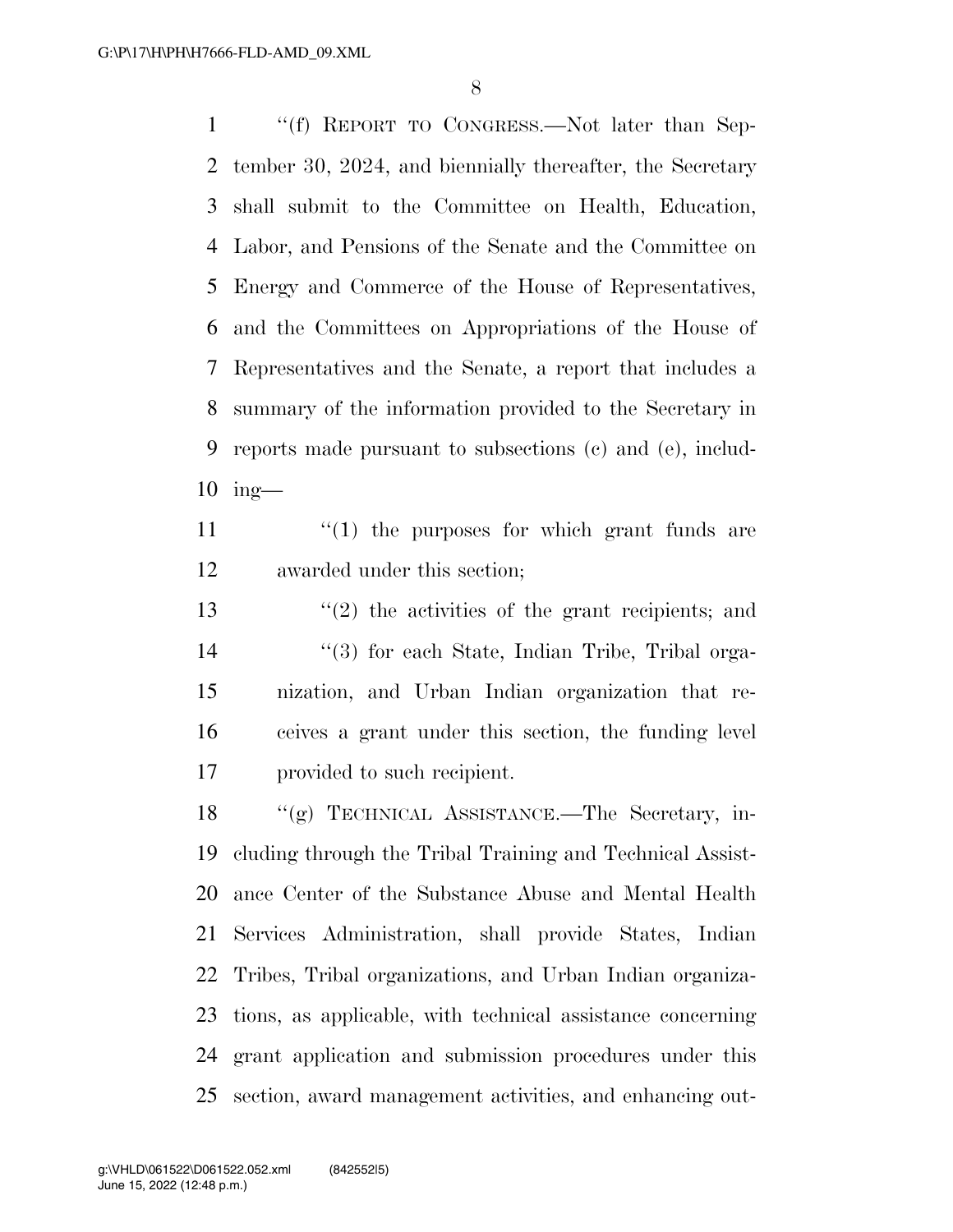reach and direct support to rural and underserved commu- nities and providers in addressing substance use disorders. ''(h) DEFINITIONS.—In this section: 4 "(1) INDIAN TRIBE.—The term 'Indian Tribe' has the meaning given the term 'Indian tribe' in sec- tion 4 of the Indian Self-Determination and Edu- cation Assistance Act (25 U.S.C. 5304). 8 "(2) TRIBAL ORGANIZATION.—The term 'Tribal organization' has the meaning given the term 'tribal organization' in such section 4. 11 ''(3) STATE.—The term 'State' has the mean- ing given such term in section 1954(b) of the Public Health Service Act (42 U.S.C. 300x–64(b)). 14 ''(4) URBAN INDIAN ORGANIZATION.—The term 'Urban Indian organization' has the meaning given such term in section 4 of the Indian Health Care Improvement Act. 18 "(i) AUTHORIZATION OF APPROPRIATIONS.— 19 "(1) In GENERAL.—For purposes of carrying out the grant program under subsection (b), there is authorized to be appropriated \$1,750,000,000 for each of fiscal years 2023 through 2027, to remain available until expended. 24 "(2) FEDERAL ADMINISTRATIVE EXPENSES. Of the amounts made available for each fiscal year